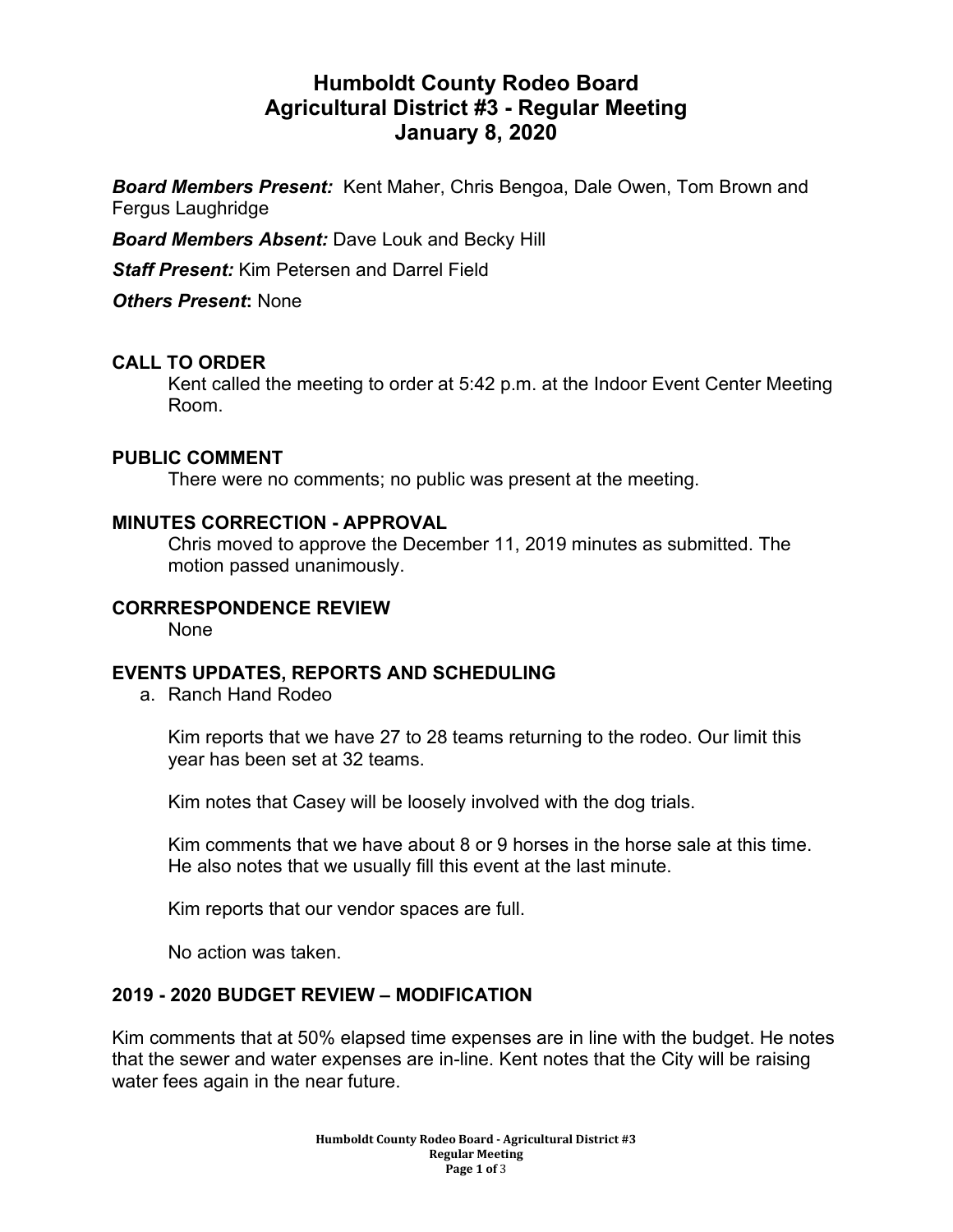No action was taken.

### **2020 - 2021 BUDGET REVIEW – MODIFICATION**

Kim presented a list of potential capital projects he would like to complete in the next budget cycle.

- 1. \$40,000 for Pavilion bleachers, seating for 400
- 2. Concrete work to include a 20' x 20' pad at the west end of the Event Center for the Horseshoe tournament. This is used to mix the mud used in the pits. He is also considering a concrete walkway between the Event Center and Pavilion. Kent suggests considering other possible pathways including a metal bridge which could be moved.
- 3. \$15,000 for a portable loading ramp to move the new Event Center flooring.
- 4. \$15,000 for 2 semi trailers to store the new Event Center flooring.
- 5. Phase one east end lot lighting to include adding arms with additional lights to the existing light poles.
- 6. Phase two east end lot lighting to include adding poles to the far east end.
- 7. Gravel campground C. Winter events sometimes require using campgrounds C and D. Current conditions in campground C and D can be very muddy during the winter.
- 8. Gravel campground D.
- 9. \$110,000 to move existing stalls located at the east end of the Pavilion and upgrade to covered roofs and walk-through gates.
- 10.\$120,000 to build up and cover warm up arena at the east end of the Pavilion.
- 11.\$6,000 to upgrade campground D faucets to frost free.

The board was asked to consider additional projects and how to prioritize them.

No action was taken.

# **WINNEMUCCA EVENTS COMPLEX (WEC)**

Kim reports that we should have the new scoreboard sign in February. He also notes that Yesco is planning to move the Event Center sign to the pavilion soon.

Kim reports that we have an estimate from Michael Clay for east end tie-up arena to include a 40' x 60' metal framed building including lights and an exhaust fan in the amount of \$147,000. He comments that he has asked for a quote on a pole-barn structure instead of the metal framed building.

Fergus asked about the purchase of the new skid steer. Kim reports that he will be on the next agenda to have the skid steer bid approved.

Kim reports that the bid has been approved for the ADA compliant restroom in the Exhibit Hall.

No action was taken.

# **VOUCHERS – EXPENDITURES APPROVAL**

**Humboldt County Rodeo Board - Agricultural District #3 Regular Meeting Page 2 of** 3